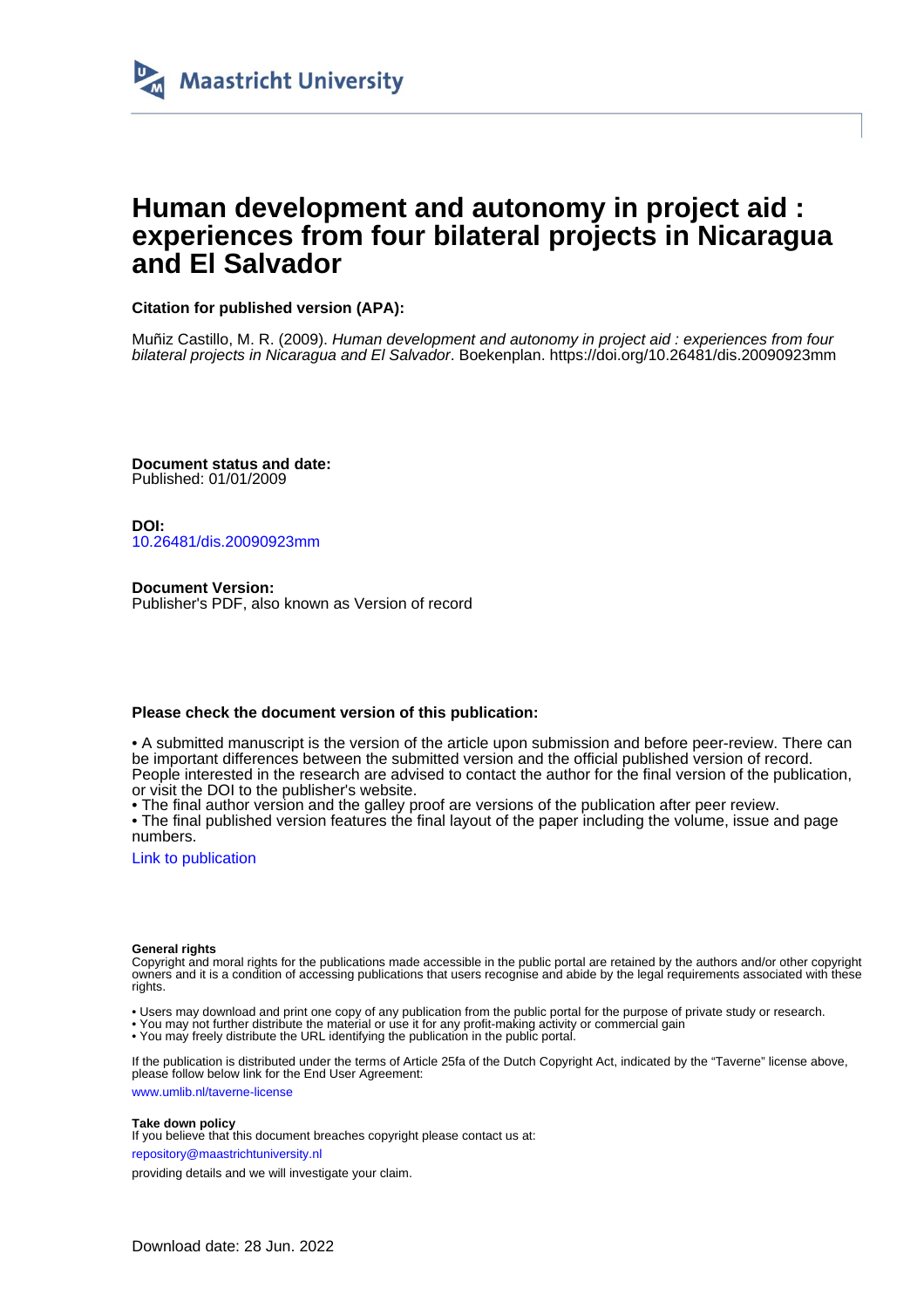## *Summary*

*Human development* is a process during which people experience higher levels of well-being or have more opportunities to lead their own lives. From this perspective, human beings are seen as agents of their own development, not as passive recipients of the help from others (Sen, 1999). Individual autonomy, the main topic of this study, is regarded as instrumental to promote human development because more autonomous people can better promote and defend their gains in well-being and expand their human potentials. In this study, the main question is: How can foreign aided projects support the individual autonomy of final aid recipients?

The foreign aid industry has faced changes in terms of amounts of aid, number and type of actors, and the manner of how aid is being delivered. Most importantly, its goals have broadened to explicitly include the promotion of well-being through a set of agreed millennium development goals. Then, foreign aid increasingly aims at expanding the access to basic services and social infrastructure. Effectiveness remains a core issue, but new questions arise: How is aid effective and for what?

*Project evaluation* usually focuses on intended and tangible project outputs because a linear causal logic (logical framework) specifies that the achievement of such outputs leads to positive outcomes or development goals. This practice runs the risk of distracting us from the most relevant: the project effects on people's lives. Tangible outputs are only means to be used by people to promote their goals. This study proposes an evaluation criterion called 'human autonomy effectiveness' for which *the expansion of individual autonomy* is considered a priority goal.

Discrete projects take place in specific national and local contexts that imprint their character. However, they are influenced by the international context with its policies and practices. This dissertation pays attention to *multilevel* contexts and to the interactions among social actors at the local level. Moreover, the focus is on *human beings,* final aid recipients who live in specific communities, not on 'the project'.

The empirical analysis is based on four bilateral projects supported by the Luxembourg aid agency (LD) in Nicaragua and El Salvador, in the sectors of water and reconstruction, and executed between 1999 and 2005.

This study achieves three main objectives:

- 1. It develops *a conceptual model of autonomy*, informed by approaches in the human development paradigm and multidisciplinary studies, and enriched by the experiences of individuals in the four localities studied.
- 2. It proposes *an analytical framewor*k to evaluate the effects of projects on individual autonomy, which explicitly looks at practices (ways how things are done), goals, motivations and values of intended beneficiaries, project staff and other stakeholders. In this way, it aims at contributing to the design, implementation and evaluation of aid projects that promote autonomy.
- 3. It uses and tests that framework in examination of the four projects.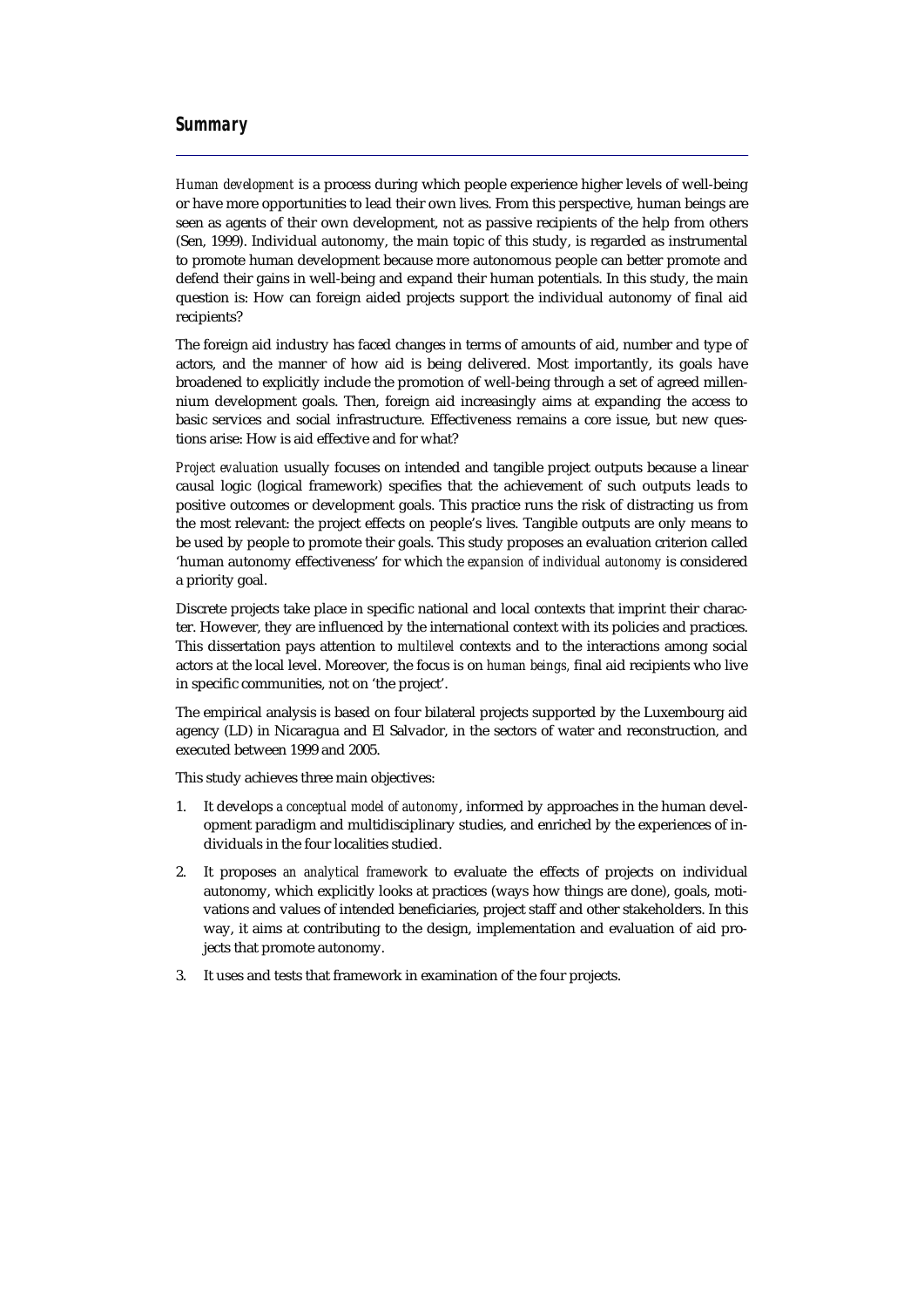This dissertation is composed of thirteen chapters: one general introduction (chapter 1), three parts containing eleven chapters, and conclusions (chapter 13). Part I (chapter 2 to 4) presents the conceptual foundations of this study and the methods used. Part II (chapter 5 to 9) describes and analyses each case individually. Part III (chapter 10 to 12) presents a comparative analysis, further develops the analytical framework and discusses the findings.

*Chapter 1* provides an overview of the research study; it introduces the research questions and the case studies. This study responds to two kinds of questions.

Regarding the conceptual model, the questions are:

- How important is individual autonomy for promoting human development, and how important do inhabitants of the four localities think individual autonomy is for development?
- How do individuals in communities experience autonomy in their lives?
- How can communities shape opportunities for autonomy and human development?

Regarding the project effects on individual autonomy, the questions are:

- How might projects have affected the autonomy of non-leaders and leaders?
- In which communities are individuals more likely to experience an expansion of autonomy? Why?

**Part I** includes three chapters. *Chapter 2* develops the conceptual model of individual autonomy that leads this study, makes the model suitable for project assessment, and discusses the linkages between individual autonomy and human development.

The chapter defines individual autonomy as a combined capability (Nussbaum, 2000) because it includes an internal and an external element. The *internal* element is called agency or the capacity to make reasoned choices and act accordingly. The *external* element is the context that provides or restricts opportunities for the exercise of autonomy. Moreover, autonomy refers to decisions on significant aspects of life, which cohere with one's own values and personality and for which one is authentically motivated. To make this concept operational, the model distinguishes between three *determining factors of autonomy:* agency, entitlements (or accessible resources) and multilevel structural contexts (social relations and institutions at different levels), on which the projects can have varied influences.

*Chapter 3* explores the structural practices of international aid and discusses their possible linkages with the functioning of specific projects. It specifies four kinds of practices: selection and design decisions, conditionality, coordination and accountability, which can be analysed at a macro and micro level. Then, it develops a method to identify the full project logic: (i) the logic *explicit* in logical frameworks and project documents, and (ii) the logic *implicit* in practices and crucial processes. Finally, it raises some working hypotheses on the effects of projects on individual autonomy, based on the conceptual model.

*Chapter 4* explains the design of the empirical work and its data collection and analysis methods. The research is designed as a *collective case study*, which included two study visits to the project sites in 2005. Data used in this study include project documents, public national reports, external statistics, stakeholders' interviews, focus group discussions (FGDs) and a questionnaire survey. The research approach is flexible to adapt the methods to the four cases.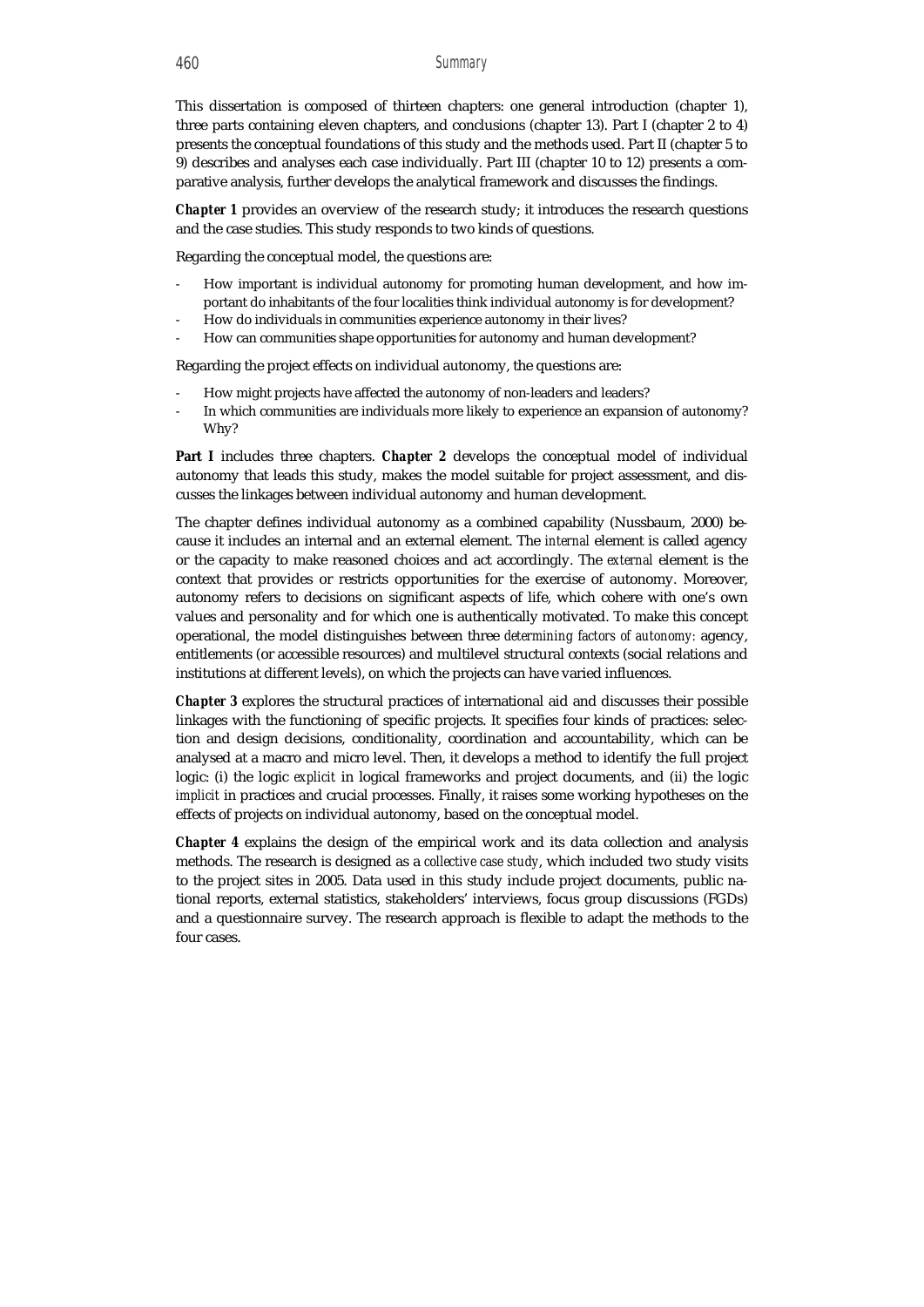**Part II** focuses on each case independently. *Chapter 5* introduces the cases, discusses special features of the countries that influence the local contexts and presents the general policies and practices of Luxembourg aid.

*Chapters 6 to 9* analyse the cases individually, from two perspectives: the inhabitants of each project site and the projects. First, each chapter presents some antecedents of the individuals in each site and analyses in detail their lived and perceived *experiences of autonomy*, in relation to their conceptions of autonomy, community and participation in society. Second, each chapter identifies the main features, contexts and *practices* of the projects, relevant for the fieldwork participants. Then, it analyses the project effects on individual autonomy through *an assessment matrix*, which contrasts the hypothesised effects, based on the full project logic, with the actual effects.

*Santa María* is the first reconstruction project carried out by LD. The intended beneficiaries were survivors of a mudslide caused by Hurricane Mitch (1998) in Nicaragua. The mudslide destroyed their old towns and killed many of their relatives and friends. The trauma and difficult living and work conditions were constant during the project. An NGO managed this project and also two other projects in the same town, funded by other donors. Despite several problems, the project achieved its operational outputs in terms of housing and social infrastructure. Given the weak local institutional capacity in the country, at that moment, this can be called a project 'without an owner', a situation that over time led to elite capture.

*Agua Fría* is a water project in a rural canton of El Salvador. In this sector and country, LD has had presence since 1993. The project had ambitious goals that covered aspects beyond the construction of water infrastructure, such as the strengthening of community organisation and the promotion of sustainable agricultural practices. The project documents explicitly included self-construction activities as local contribution. Certain project practices could have supported autonomy, but the contexts harmed this potential. Governance issues in the national and local contexts affected the project operational effectiveness.

*San Fernando* is a water project that benefited an urban centre in Northern Nicaragua. The project had two main components: the rehabilitation of the water system that had been badly damaged by Hurricane Mitch, and technical support to the public water company. Community organisation was fostered in order to secure the project objectives related to the sanitation infrastructure and hygiene habits. The work of women in committees, selfconstruction activities, and project workshops stressed traditional gender roles. However, some women felt more autonomous when they participated in the municipal development committee. Contexts were favourable to the project.

*San Agustín* is the second reconstruction project. It covered a municipality marked by the Salvadorian civil war and almost destroyed by two earthquakes in 2001. It is the most complex project and the largest in terms of budget for one specific locality. Three entities worked in different components: the construction of homes and social infrastructure, the legalisation of property titles, and the elaboration of the municipal development plan. The project supported the management capacities of the community organisation, which worked together with the project chief, sharing in decisions during the project. However, the strengthening of this organisation did not necessarily lead to community empowerment.

**Part III** groups three chapters. *Chapter 10* contains the *analytical framework* of project effects on individual autonomy and presents the cross-case analysis. The framework looks at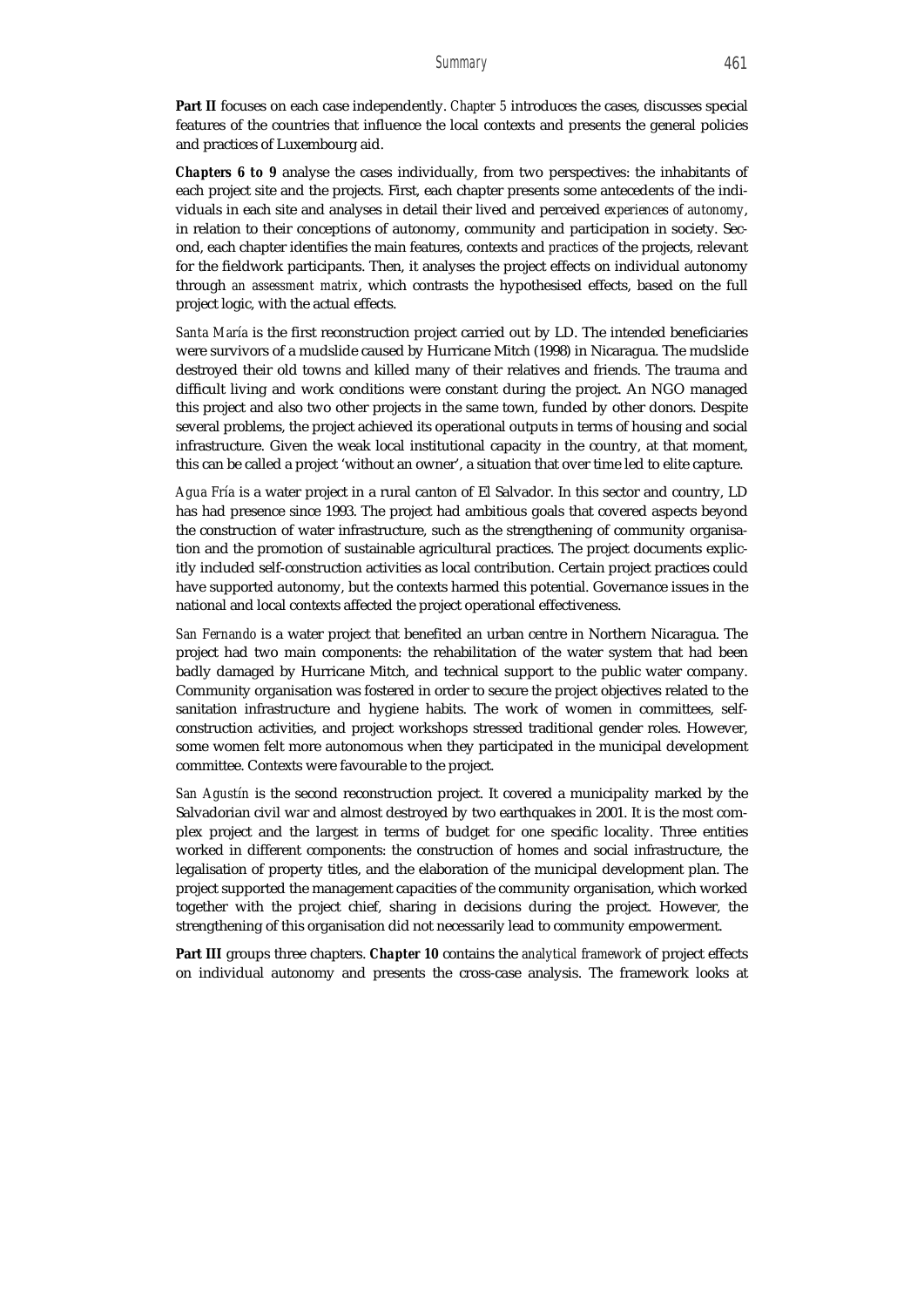*changes* in the three determinants of autonomy, the exercise of autonomy during the project, and the achievement of individual goals. The analysis underlines that: (i) multilevel structural contexts can affect the change and processes of change, (ii) participation as hard work only, is different from involvement in a project, and (iii) individual goals should not constrain other valuable capabilities. Hence, the framework's emphasis is on *practices and relations*, not only on activities and expected outputs.

This framework is normative because it gives a central role to *the explicit identification of goals and values*. If autonomy is related to significant matters and individuals value differently certain project processes, the exercise of autonomy has to be analysed with respect to such processes. In fact, involvement is higher when people are intrinsically motivated, not when they are externally induced to work. On the one hand, the *feeling* of being autonomous varies depending on the value attached to certain processes and the degree of involvement. On the other hand, project contexts can make an initially internalised commitment feel like an external imposition, depending on the community dynamics.

*Chapter 11* explores the factors that characterise the experiences of individual autonomy in dynamic terms (during a process of change) and how communities can shape opportunities for autonomy and human development. First, perceived agency is not detached from the lived reality of individuals, which means that gains in self-confidence require real foundations to be sustainable. The effectiveness of individual autonomous decisions depends on individual entitlements and group support.

Second, different leadership styles and local power structures influence the potential of community organisations to contribute to human development. Communal participation can be an expression of (i) genuine motivation, thus reflecting the value that individuals attach to their communities, (ii) urgent necessities, which oblige people to engage in networks even under unequal conditions, or (iii) mistrust of leaders, leading people to watch them from close or to challenge their power by joining efforts with others. The cases suggest that strong community associations, with management experience and dynamism, can improve the operational effectiveness of a project, if they are functional counterparts. However, they are not necessarily positive for the autonomy of non-leaders.

*Chapter 12* returns to two fundamental topics in promotion of human development: the reduction of vulnerability and the enhancement of critical autonomy (Doyal & Gough, 1991). First, reducing vulnerability implies that the falls in well-being as consequence of the occurrence of risks are minimised and that individuals are able to recover promptly after these events. The chapter analyses the relation between risks, vulnerability and individual autonomy at the micro-level. Then, it focuses on how collective action can overcome individual vulnerabilities and promote the common goals of a group.

Second, critical autonomy (a higher-order level of autonomy) develops when individuals exercise their critical thinking in interaction with others in society. Self-awareness and cultural understanding support critical autonomy because individuals with these capacities are better able to make judgements about their lives and their culture and decide whether social change is necessary. Then, the chapter discusses (i) how residents of the four localities could have expanded their critical autonomy, (ii) how some of them made use of political resources, and (iii) how people can organise themselves to engage in critical participation, with the support of others.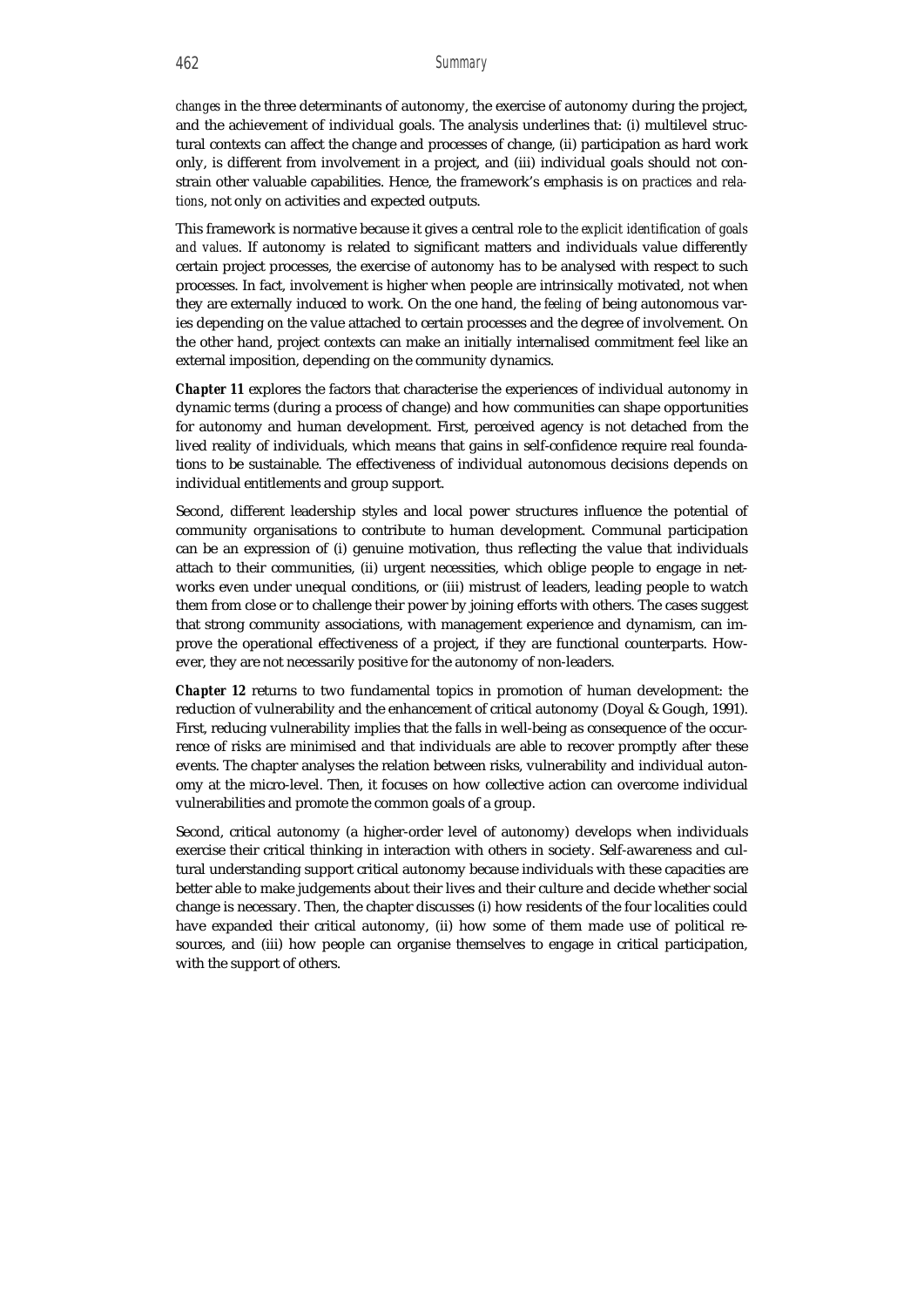The concluding **Chapter 13** summarises the main aspects of the conceptual model and the proposed analytical framework. It also presents findings for the specific research questions explored. Finally, it discusses implications for policy design, development aid practice and development research.

In sum, this dissertation takes the challenge to assess project aid with respect to what is important: the promotion of worthy human lives. It puts forward that projects should explicitly aim at expanding individual autonomy. Projects so focused would lead to more horizontal relations between aid recipients and funders toward the achievement of valuable goals, with greater chance of sustained positive effects on people's well-being.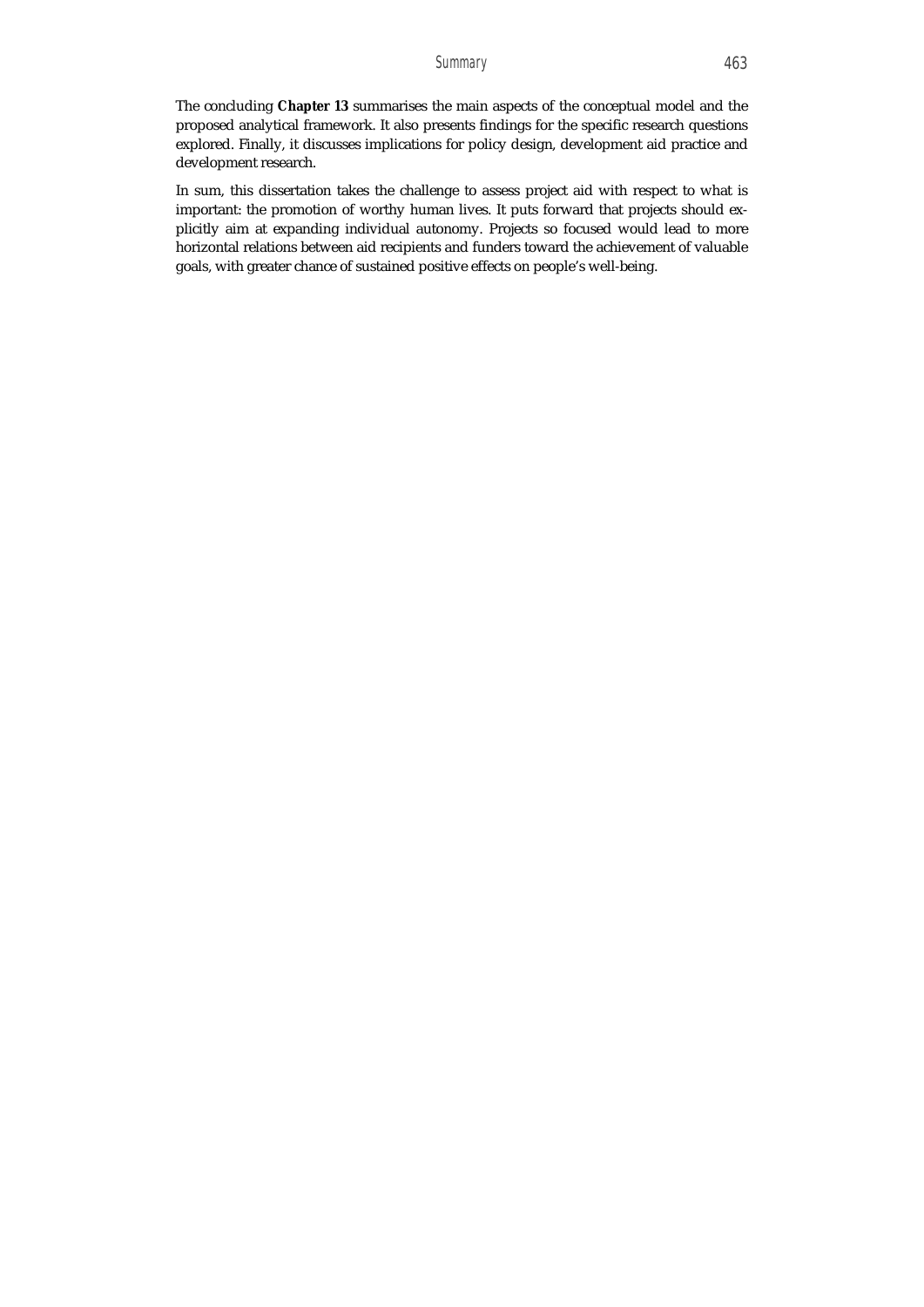## *Samenvatting*

Menselijke ontwikkeling is een process waarin mensen een hoger niveau van welzijn ervaren of meer mogelijkheden hebben om hun leven te leiden. Vanuit dit perspectief worden mensen als grondleggers van hun eigen ontwikkeling gezien, niet als passieve ontvangers van de hulp van anderen (Sen, 1999). Individuele autonomie, het hoofdonderwerp van dit onderzoek, wordt als een vereiste gezien om menselijke ontwikkeling te bevorderen. Immers, mensen die meer autonoom zijn, zullen beter in staat zijn hun welzijn te vergroten en te verdedigen en hun capaciteiten te vergroten. In dit onderzoek is de centrale vraag: "Hoe kunnen ontwikkelingshulpprojecten de individuele autonomie van de uiteindelijke hulpontvangers bevorderen?"

De internationale ontwikkelingshulp heeft veranderingen ondergaan betreffende de hoeveelheid hulp, aantallen en type actoren en de manier van helpen. De belangrijkste verandering is dat de doelstellingen van hulporganisaties zijn verbreed door heel specifiek het bevorderen van welzijn op te nemen middels een afgesproken reeks van milleniumontwikkelingsdoelstellingen. Hierbinnen richten de hulporganisaties zich meer op het uitbreiden van de toegang tot basisdiensten en de sociale infrastructuur. Effectiviteit blijft centraal, samen met nieuwe vragen als: "Op welke manier is hulp effectief en waarvoor?"

Projectevaluaties richten zich gewoonlijk op bedoelde en tastbare projectproducten omdat een liniaire, causale logica (logisch raamwerk) specificeert dat het behalen van zulke producten tot positieve resultaten of ontwikkelingsdoelstellingen leidt. Deze methode heeft het nadeel dat het afleidt van waar het werkelijk om gaat, namelijk, het effecten dat projecten hebben op de levens van mensen. Tastbare producten zijn alleen maar middelen die door mensen gebruikt kunnen worden om hun doelstellingen te bereiken. Dit onderzoek stelt de zogenaamde 'effectiviteit van menselijke autonomie' voor als evaluatiecriterium, waarin het vergroten van individuele autonomie de belangrijkste doelstelling is.

Onafhankelijke projecten vinden plaats binnen specifieke nationale en lokale contexten die hun specifieke karakter achterlaten. Echter, ze worden beïnvloed door de internationale context met haar beleid en de werking hiervan. Deze dissertatie geeft aandacht aan contexten op meerdere niveau en aan de interactie tussen sociale actoren op lokaal niveau. Belangrijk hierbij is dat de focus op *mensen,* de uiteindelijke hulpontvangers in specifieke gemeenschappen, ligt niet op projecten.

De empirische analyse is gebasseerd op vier bilaterale projecten in de water -en wederopbouwsector, geleid door het Luxemburgse hulpagentschap (LD) in Nicaragua en El Salvador, uitgevoerd tussen 1999 en 2005.

Dit onderzoek bereikt 3 hoofddoelstellingen:

1. Het ontwikkelt een *conceptueel autonomiemodel*, verfijnd door benaderingen binnen het menselijke ontwikkelingsmodel en multidisciplinaire studies. Daarnaast is het model verrijkt door het inbrengen van de ervaringen van de individuen binnen de vier bestudeerde gemeenschappen.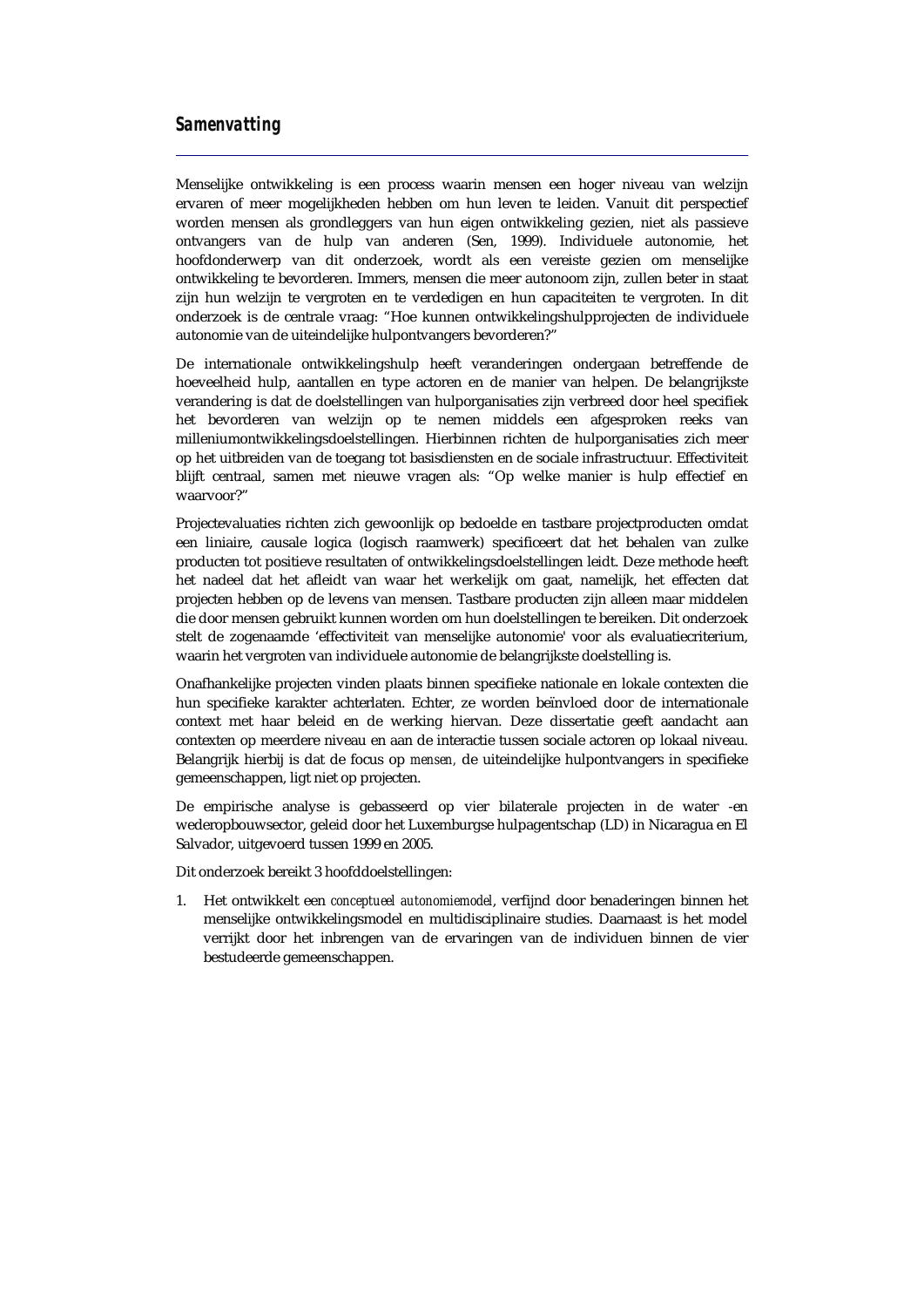- 2. Het stelt een *analytisch raamwerk* voor om de effecten van projecten op de individuele autonomie te evalueren; dit model kijkt expliciet naar de praktijken (hoe zaken worden geregeld), de doelstellingen, de drijfveren en de belangen van de beoogde ontvangers, de projectmedewerkers en andere 'stakeholders'. Op deze manier probeert het raamwerk bij te dragen aan de opzet, de implementatie en de evaluatie van hulpprojecten die autonomie bevorderen.
- 3. Het gebruikt en test dit raamwerk bij de onderzoeken van de vier projecten.

Deze dissertatie bestaat uit dertien hoofdstukken: een algemene introductie (hoofdstuk 1), drie onderdelen die elf hoofdstukken bevatten en conclusies (hoofdstuk 13). Deel I ( hoofdstuk 2 t/m 4) presenteert de conceptuele basis en de methodes die gebruikt worden. Deel II (hoofdstuk 5 t/m 9) beschrijft en analyseert iedere individuele casus. Deel III (hoofdstuk 10 t/m 12) presenteert een vergelijkende analyse die het analytisch raamwerk verder uitwerkt. Daarnaast worden de bevindingen besproken.

*Hoofdstuk 1* geeft een overzicht van deze onderzoeksstudie; het introduceert de onderzoeksvragen en de te onderzoeken casussen. Dit onderzoek beantwoordt twee soorten vragen:

Ten eerste, de vragen betreffende het conceptuele model:

- Hoe belangrijk is individuele autonomie for het bevorderen van menselijke ontwikkeling, en hoe belangrijk vinden de inwoners van de vier projecten dat autonomie is voor ontwikkeling?
- Hoe ervaren individuen binnen een gemeenschap autonomie in hun leven?
- Hoe kunnen gemeenschappen mogelijkheden creeëren voor autonomie en menselijke ontwikkeling?

Ten tweede, de vragen aangaande de effecten van de projecten op individuele autonomie:

- Hoe zouden de projecten de autonomie van leiders en niet-leiders beïnvloed kunnen hebben?
- In welke gemeenschappen zullen individuen naar alle waarschijnlijk een toename van autonomie ervaren en waarom?

**Deel I** omvat 3 hoofdstukken. *Hoofdstuk 2* ontwikkelt een conceptueel autonomiemodel dat de grondslag is van dit onderzoek definieert. Het maakt het model gebruiksvriendelijk voor project evaluaties en de verbanden bestudeert tussen individuele autonomie en menselijke ontwikkeling.

Dit hoofdstuk omschrijft individuele autonomie als een gecombineerd 'capability' (Nussbaum, 2000) dat zowel een *innerlijk* element als ook een extern element bevat. Het innerlijke element wordt ook wel *agency,* of de mogelijkheid om weloverwogen keuzes te maken en hiernaar te handelen, genoemd. Het *externe* element omvat de context die mogelijkheden voor het uitoefenen van autonomie schept of beperkt. Nog belangrijker, autonomie verwijst naar beslissingen in die betrekking hebben op belangrijke aspecten van het leven, die corresponderen met iemand's eigen waarden en persoonlijkheid en voor welke iemand oprecht gemotiveerd is. Om het model werkbaar te maken, wordt er in het model onderscheid gemaakt tussen *bepalende factoren voor autonomie*, op welke de projecten verschillende invloeden kunnen hebben*:* 'agency', 'entitlements' (of toegankelijke middelen), en structurele contexten (de sociale relaties en instellingen) op meerdere niveau.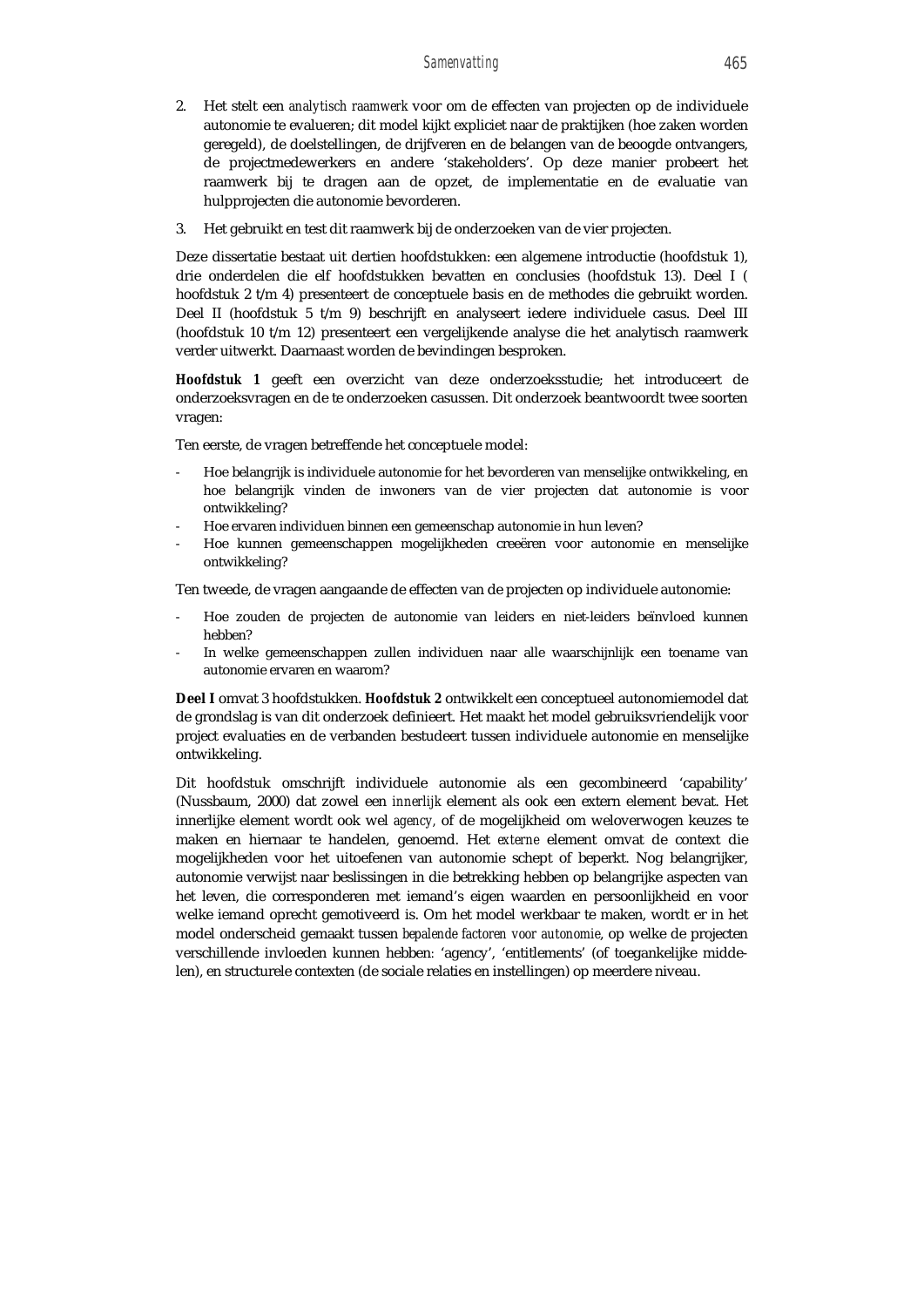*Hoofdstuk 3* onderzoekt de structurele praktijken van international hulp en behandelt hun mogelijke samenhang met het functioneren van specifieke projecten. Er worden vier soorten praktijken omschreven die zowel op macro als op micro niveau getoetst kunnen worden: selectie -en ontwerpbeslissingen, de voorwaarden, coördinatie en verantwoordelijkheid. Hiernaast wordt er een methode ontwikkeld om een integrale projectlogica te identicificeren: (i) de *expliciete* logica binnen een logisch raamwerk en binnen projectdocumenten en (ii) de *impliciete* logica in praktijken en cruciale processen. Tenslotte worden er beproevingshypotheses uitgezet betreffende de effecten van projecten op individuele autonomie, gebaseerd op het conceptuele model.

*Hoofdstuk 4* verduidelijkt de opzet van de empirische analyse en de hierbij horende dataverzamling en onderzoeksmethoden. Het onderzoek is opgezet als een *collectieve casus analyse* dat twee studie- bezoeken in 2005 naar de projectplaatsen bevat. Data die in dit onderzoek gebruikt worden betreffen: projectdocumenten, publieke nationale rapportages, externe datagevens, interviews met 'stakeholders', focusgroepdiscussies (FDG's) en een onderzoek d.m.v. vragenlijsten. De onderzoeksbenadering is flexibel in de zin dat deze aanpasbaar is aan de vier casussen.

**Deel II** concentreert zich op iedere, individuele, casus. *Hoofdstuk 5* geeft een inleiding op de casussen, het behandelt de unieke kenmerken van de landen die van invloed kunnen zijn op de lokale context en presenteert de algemene strategie en toepassingen van de Luxemburgse hulp.

*De hoofdstukken 6* tot en met *9* analyseren de individuele casussen vanuit twee perspectieven: de inwoners van ieder project en de projecten zelf. Ten eerste, presenteert ieder hoofdstuk enkele antecedenten van de inwoners van elke lokaliteit en analyseert ieder hoofdstuk in detail hun beleefde en ondervonden *ervaringen van autonomie* met betrekking tot hun visie op autonomie, gemeenschap en sociale deelname. Ten tweede, identificeert ieder hoofdstuk de hoofdzaken, de contexten en de praktijken die relevant zijn voor de veldwerkdeelnemers. Daarnaast worden in deze hoofdstukken de effecten, die de projecten op individuele autonomie hebben, door middel van een *beoordelingsmatrix* geanalyseerd. Deze *beoordelingsmatrix* gaat uit van de algehele projectlogica en de feitelijke effecten, in tegenstelling tot de aangenomen effecten.

*Santa Maria* is het eerste wederopbouwproject dat uitgevoerd is door LD. De betreffende begunstigden waren overlevenden van de modderstroom van de Casitas vulkaan. Deze modderstroom werd veroorzaakt door de orkaan Mitch (1998) in Nicaragua. De modderstroom verwoestte oude steden en doodde vele bekenden en vrienden. Hun trauma en de moeilijke werk en leefomstandigheden waren constant aanwezig gedurende het project. Een NGO leidde dit project en twee andere projecten in dezelfde stad, gefinancierd door andere donoren. Ondanks verschillende problemen behaalde het project de operationele doelstellingen of producten betreffende behuizing en sociale infrastructuur. Daar de lokale institutionale capaciteit zwak was, kan men dit project een project 'zonder eigenaar' noemen, een situatie die uiteindelijk zorgde voor een elite overname.

*Agua Fria* is een waterproject in een plattelandsgemeenschap in El Salvador. In deze sector is de LD aanwezig sinds 1993. Het project had ambitieuze doelstellingen die verder gingen dan de constructie van een waterinfrastructuur, zoals bijvoorbeeld het verbeteren van de gemeenschapsorganisatie en het vergroten van duurzame landbouw. De projectdocumenten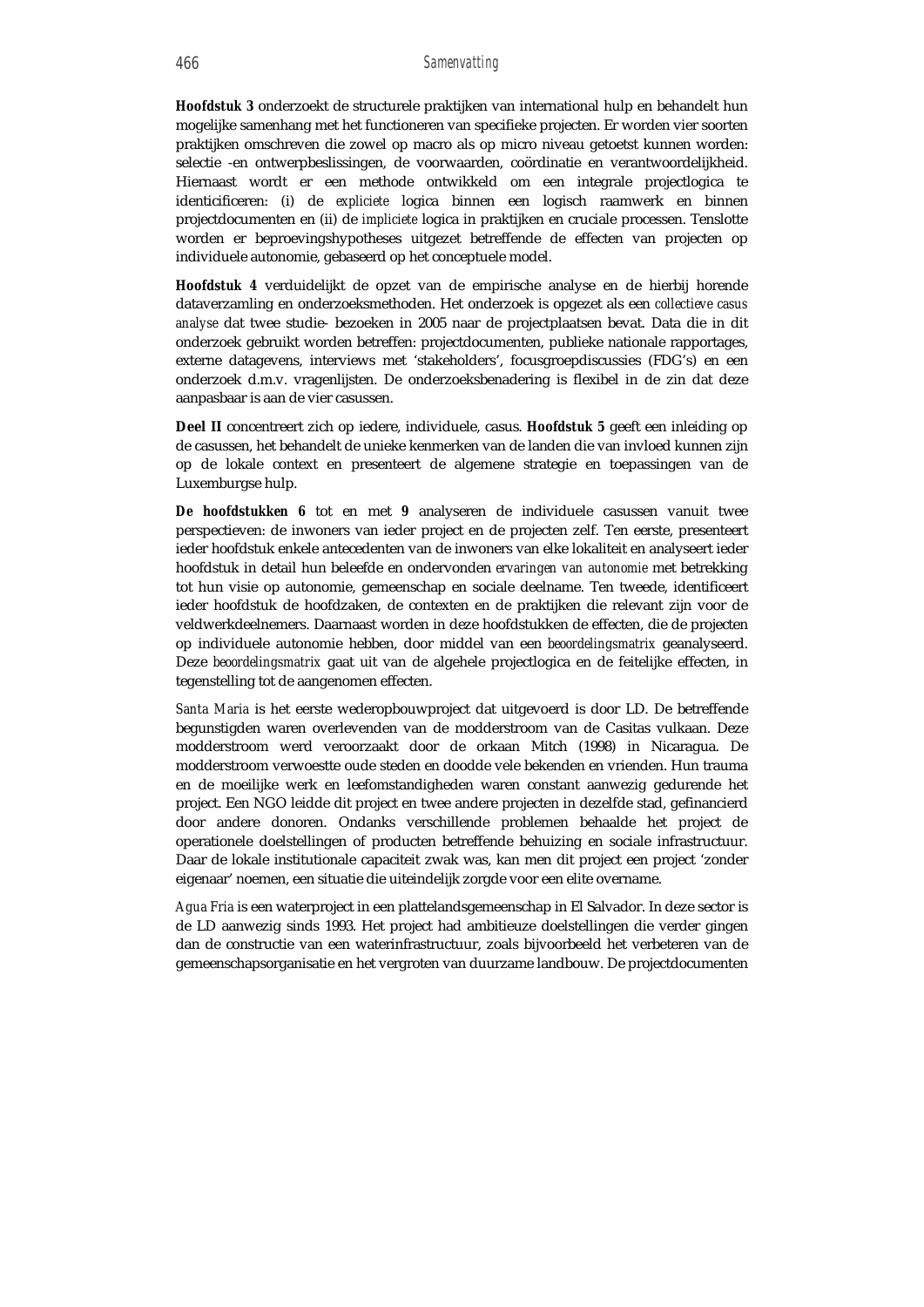omvatten expliciet zelfwederopbouw als lokale bijdrage. Sommige van deze projectpraktijken zouden autonomie hebben kunnen versterken, maar de context belemmerde deze optie. Het project werd bedreigd door beleidsproblemen in nationale- en lokale context dat zijn weerslag had op de operationele effectiviteit.

*San Fernando* is een waterproject waarvan een stedelijk centrum in Nicaragua profijt had. Het project had twee belangrijke bestanddelen: de wederopbouw van het watersyteem, dat zwaar bescfhadigd was door de orkaan Mitch, en de technische ondersteuning van de publieke watermaatschappij. De gemeenschapsorganisatie werd in stand gehouden om de projectdoelstellingen, die gerelateerd waren aan sanitatieinfrastructuur hygiënegewoontes, veilig te stellen. Het werk van vrouwen in comittees, wederopbouwactiviteiten en alle projectworkshops, benadrukte traditonele rolpatronen. Echter, sommige vrouwen voelden zich autonomer toen zij deelnamen aan de gemeentelijke ontwikkelingscommittee. Structurele contexten op meerdere niveau waren gunstig voor het project.

*San Agustin* is het tweede wederopbouwproject. Het betrof een gemeenschap aangetast door de burgeroorlog en een gebied dat bijna geheel verwoest is door twee aardbevingen in 2001. Het is het meest complexe en grootste project, gelet op het budget voor één specifieke lokatie. Drie eenheden werkten aan verschillende onderdelen: het bouwen van huizen en een sociale infrastructuur, het legaliseren van eigendommen en de uitbreiding van een gemeentelijk ontwikkelingsplan. Het project ondersteunde de managementcapaciteiten van de gemeenschapsorganisatie, die met de projectleider, de besluitvorming deelde tijdens het project. Desondanks leidde het versterken van deze gemeenschapsorganisatie niet noodzakelijkerwijze tot het sterker worden van de gemeenschap.

**Deel III** omvat drie hoofdstukken. *Hoofdstuk 10* bevat het *analytische raamwerk* van de projecteffecten op individuele autonomie en presenteert een *cross-case* analyse. Het raamwerk kijkt naar *veranderingen* in de drie determinanten voor autonomie, de uitoefening van autonomie gedurende het project, en het bereiken van individuele doelen. De analyse bekrachtigt dat (i) structurele contexten op meerdere niveau kunnen tot verandering leiden alsook het process van verandering beïnvloeden, (ii) deelname door hard werken alleen is anders dan *betrokkenheid* aan een project, en (iii) individuele doelstellingen zouden andere waardevolle capabiliteiten niet in de weg moeten staan. Dientengevolge ligt de nadruk van het raamwerk op *praktijken en relaties,* niet alleen op activiteiten en de verwachte producten.

De raamwerk is normatief omdat het een centrale plaats geeft aan de *expliciete benoeming van doelstellingen en waarden*. Als autonomie gerelateerd is aan belangrijke zaken en als individuen bepaalde projectprocessen verschillend waarderen, dan moet het uitoefenen van autonomie bestudeerd worden met in acht name van deze processen. Sterker nog, betrokkenheid is groter wanneer mensen intrinsiek gemotiveerd raken, niet wanneer zij door externen aan het werk worden gezet. Aan de ene kant, variërt *het gevoel* van autonoom zijn afhankelijk van de waarde die gehecht wordt aan bepaalde processen en de mate van betrokkenheid. Aan de andere kant, kan een bepaald project een aanvankelijk innerlijke verplichting laten aanvoelen alsof het van buitenaf is opgelegd, afhankelijk van de groepsdynamica.

*Hoofstuk 11* verkent de factoren die de ervaringen van individuele autonomie binnen de dynamische terminologie (gedurende een veranderingsprocess) karakteriseren, alsook hoe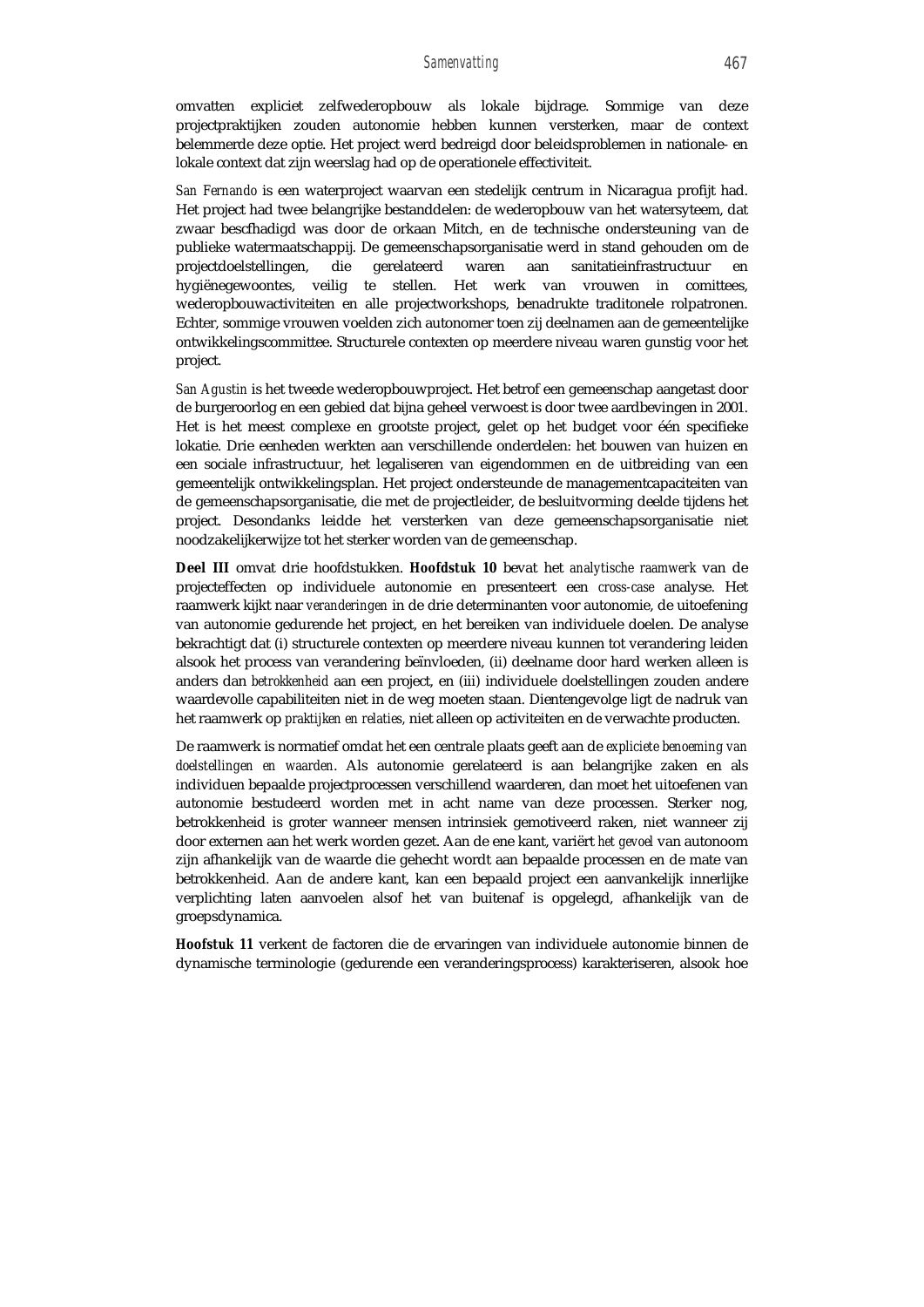gemeenschappen mogelijkheden voor autonomie en menselijke ontwikkeling kunnen scheppen. Ten eerste, is de beleving van 'agency' is niet gescheiden van de daadwerkelijk geleefde realiteit van individuen. Dit betekent dat voor het doen toenemen van zelfvertrouwen een concreet fundament nodig is om bestendig te zijn. De effectiviteit van individuele autonome besluiten hangt af van persoonlijke 'entitlements' en groepsondersteuning.

Ten tweede, vervolgens beïnvloeden verschillende manieren van leiderschap en lokale machtsverhoudingen de capaciteit die gemeenschaporganisaties hebben om bij te kunnen dragen aan menselijke ontwikkeling. Gemeenschapsdeelname kan een uiting zijn van (i) oprechte motivatie, gebasseerd op de waarde die individuen aan hun gemeenschap toedichten, (ii) een dringende noodzakelijkheid, die mensen verplicht om in netwerken te participeren, zelfs in ongelijke omstandigheden en (iii) een wantrouwen jegens de leiding dat er toe kan leiden dat mensen deze in de gaten houden of hun macht trotseren door zich aan te sluiten bij andere partijen. De casussen suggereren dat de aanwezigheid van sterke gemeenschapsverenigingen met managementervaring en een zekere vorm van dynamiek, de operationele effectiviteit van het project kunnen verbeteren als ze functioneel samenwerkende partijen zijn. Desondanks zijn ze niet noodzakelijkerwijs positief voor de autonomie van niet-leiders.

*Hoofdstuk 12* keert terug naar de fundamentele onderwerpen over het versterken van menselijke ontwikkeling: het terugdringen van kwetsbaarheid en de versterking van kritische autonomie (Doyal & Gough, 1991). Ten eerste, het terugdringen van kwetsbaarheid houdt in dat dalingen in het welzijn (als gevolg van het voorval van risico's) geminimaliseerd worden en dat individuelen in staat zijn snel te herstellen in zulke omstandigheden. Het hoofdstuk analyseert de relatie tussen risico's, vatbaarheid en individuele autonomie op micro niveau. Daarna richt het hoofdstuk zich op hoe gemeenschappelijk handelen, individuele kwetsbaarheid kan overwinnen en de algemene doelstellingen van een groep kan verbeteren.

Ten tweede, kritische autonomie (hoger niveau van autonomiteit) ontwikkelt zich wanneer individuen hun kritisch denken in interactie met anderen binnen de maatschappij kunnen uitoefenen. Zelfbewustzijn en cultureel inzicht ondersteunen kritische autonomie omdat individuen met deze capaciteiten betere beslissingen over hun leven en hun cultuur kunnen maken en tevens ook kunnen beslissen of sociale verandering noodzakelijk is. Daarnaast wordt in het hoofdstuk besproken (i) hoe inwoners van de vier lokaties hun kritische autonomie hadden kunnen vergroten (ii) hoe sommige van hen gebruik hebben gemaakt van politieke middelen en (iii) hoe mensen zichzelf kunnen organiseren om deel te nemen in kritische participatie met hulp van anderen.

Het concluderende *hoofdstuk 13* vat de hoofdpunten van het conceptuele model en het voorgestelde analytische raamwerk samen. Ook worden de bevindingen van de specifieke onderzoeksvragen verkend. Tenslotte worden de gevolgen voor het opstellen van beleidsplannen, ontwikkelingshulp en ontwikkelingsonderzoek besproken.

Samengevat, gaat deze dissertatie de uitdaging aan om projecthulp te beoordelen op grond van wat belangrijk is: de verbetering van het waardig kunnen leven van mensen. De dissertatie laat zien dat projecten zich expliciet moeten richten op het vergroten van individuele autonomie. Wanneer projecten op deze manier worden gevormd, zullen er meer